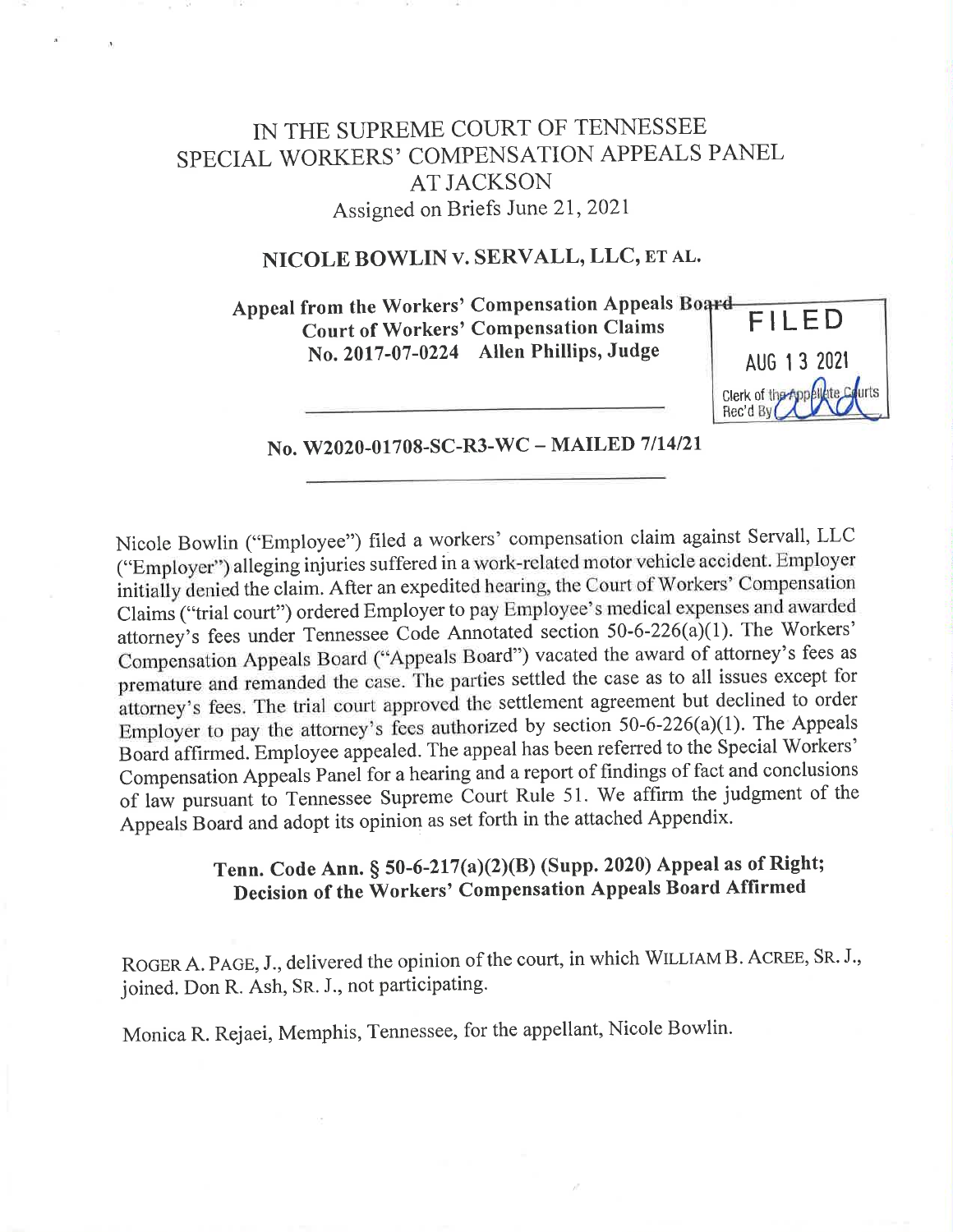Gordon C. Aulgur, Lansing, Michigan, for the appellees, Servall, LLC, and Accident Fund Insurance Co.

#### OPINION

Employee worked for Employer as a pest control technician. On September 29, 2016, she suffered injuries in a motor vehicle accident while traveling to a customer's home. Employer initially denied her claim for workers' compensation benefits.

After an expedited hearing, the trial court ordered Employer to pay Employee's medical expenses but declined to award attorney's fees for a purported wrongful denial of the claim under Tennessee Code Annotated section 50-6-226(d)(1)(B) (Supp. 2020). The trial court did, however, award attorney's fees based on the unpaid medical expenses under Tennessee Code Annotated section 50-6-226(a)(1) (2014 & Supp. 2020). Employer appealed. The Appeals Board affirmed the trial court's order with respect to Employee's medical expenses, vacated the award of attorney's fees as premature at the expedited hearing stage, and remanded the case.

The parties then settled the case as to all issues except Employer did not agree to pay the attorney's fees authorized by section 50-6-226(a)(1). After a compensation hearing, the trial court approved the settlement agreement but declined to order Employer to pay the attorney's fees on the contested medical benefits based on the language in section 50- 6-226(a)(1). The Appeals Board affirmed and certified as final the trial court's order.

In this appeal, the determinative issue is whether Employer may be liable for the attorney's fees authorized in section 50-6-226(a)(1). Upon due consideration, we affirm the judgment of the Appeals Board and adopt its opinion as set forth in the attached Appendix. Costs of this appeal are taxed to Nicole Bowlin, for which execution may issue if necessary.

ROGER A. PAGE, JUSTICE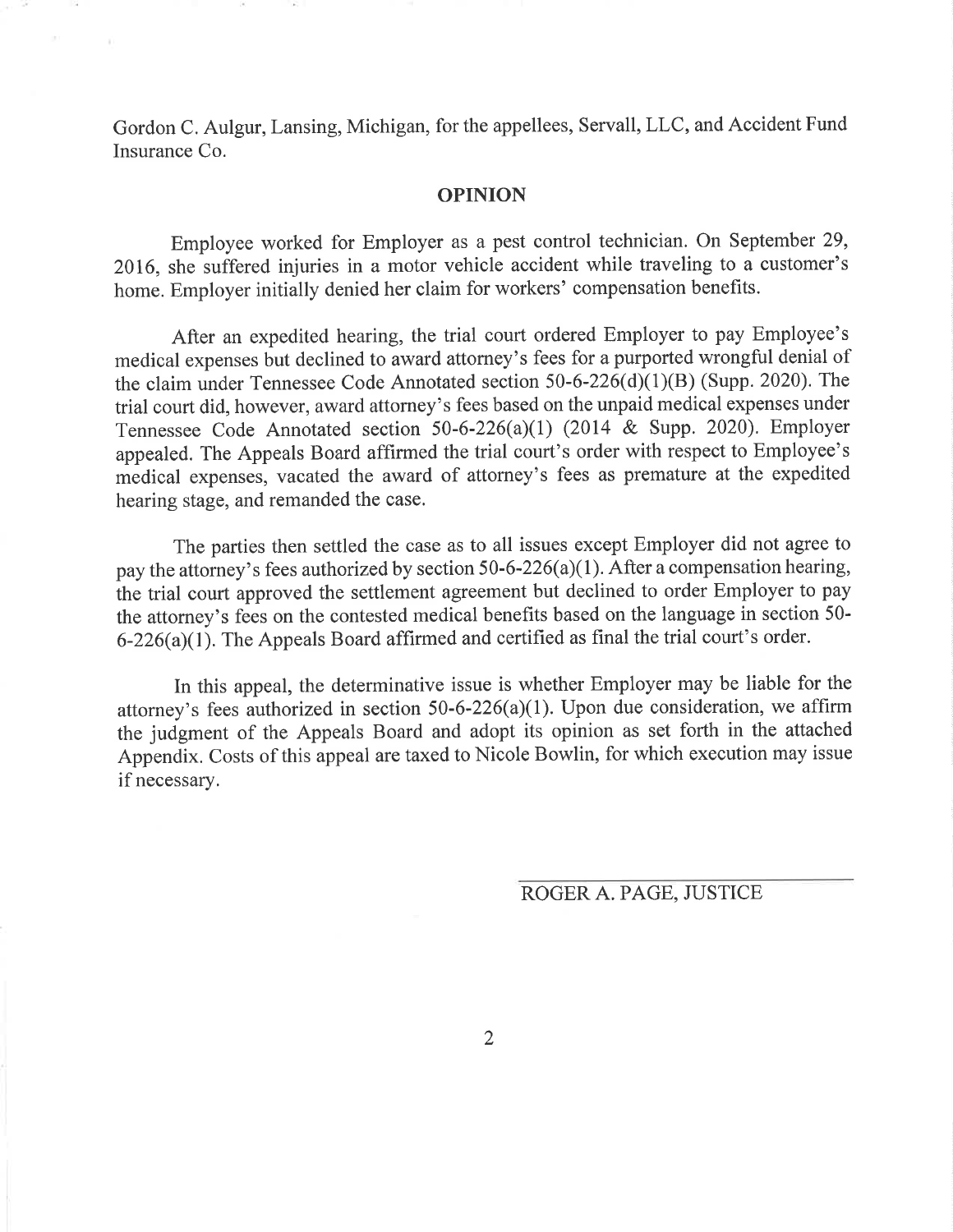### APPENDIX

## (OPINION OF THE WORKERS' COMPENSATION APPEALS BOARD)

## Factual and Procedural Background

<sup>A</sup>recitation of the full history of the litigation is not necessary to address the present appeal, but we have, for context, set out portions of the factual and procedural background from our earlier decision following the employer's appeal of a September 2017 expedited hearing order of the Court of Workers' Compensation Claims.

Nicole Bowlin ("Employee") suffered injuries in a motor vehicle accident on September 29, 2016, while in the course and scope of her employment with Servall, LLC ("Employer"), a pest control company. Employee, a pest control technician, was travelling to a customer's home when she rear-ended <sup>a</sup>vehicle stopped at an intersection. She was transported by ambulance to Volunteer General Hospital in Martin, Tennessee, where she was diagnosed with a fracture of her cervical spine. Due to the nature of her injuries, she was airlifted to Regional Medical Center in Memphis.

<sup>A</sup>drug screen performed after the accident revealed the presence of THC, <sup>a</sup> metabolite of marijuana. Employer denied Employee's claim for workers' compensation benefits based on the drug screen. Employer took the position that its status as <sup>a</sup>participant in Tennessee's Drug-Free Workplace Program ("the Program") in years prior to Employee's accident entitled it to <sup>a</sup> presumption that Employee's drug use was the proximate cause of her injuries as provided for in Tennessee Code Annotated section  $50-6-110(c)(1)$ 

.<br>Alikuwa

. . . .

The trial court found Employer was not a member of the Program when Employee was injured and thus was not entitled to the presumption in section  $50-6-110(c)(1)$ . The court also concluded that Employer otherwise failed to prove Employee's marijuana use was the proximate cause of the accident and ordered Employer to provide medical benefits and to pay Employee's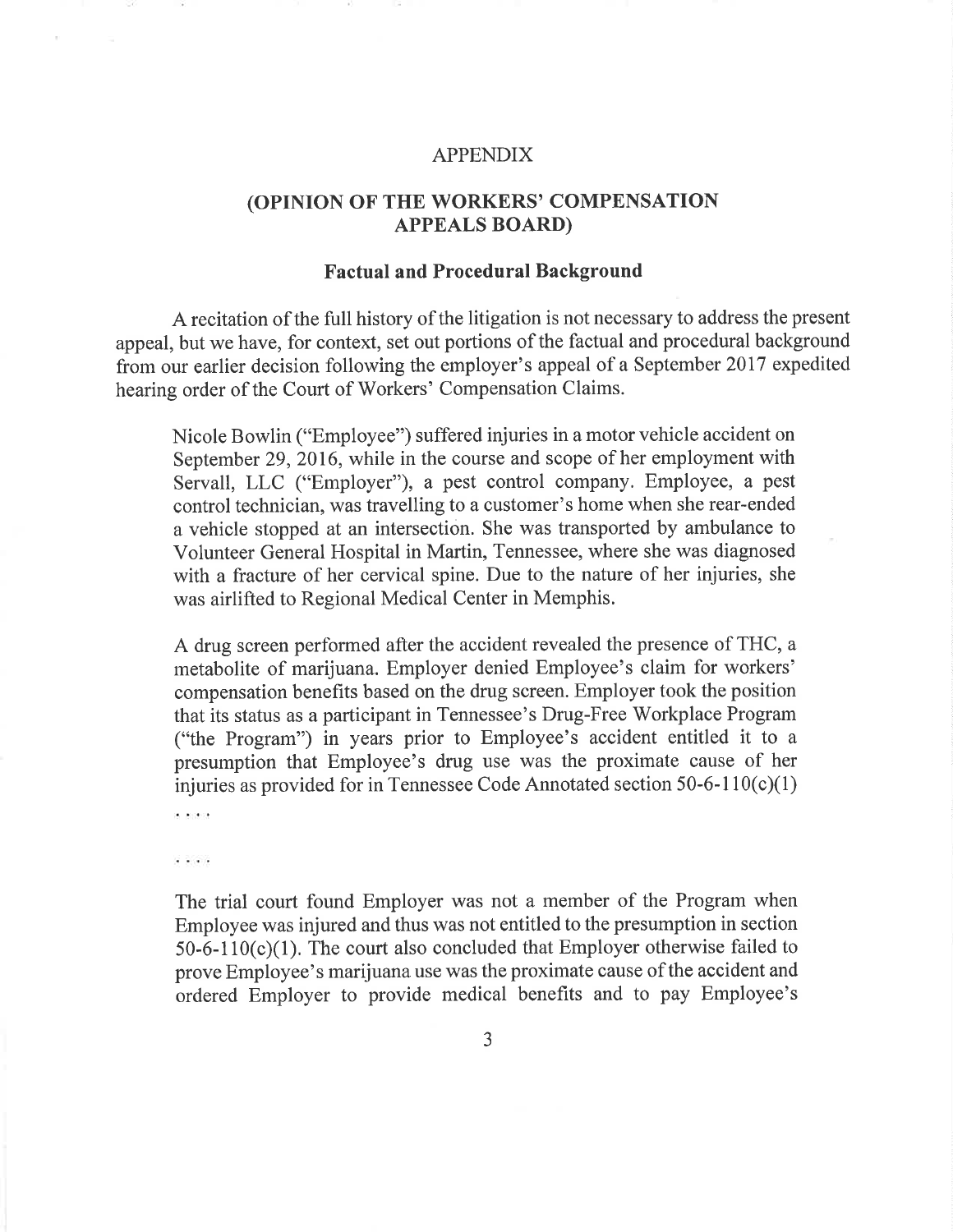medical expenses. The trial court awarded attorney's fees based on the amount of outstanding medical bills pursuant to Tennessee Code Annotated section 50-6-226(a)(1), but declined to award attorney's fees for a purported wrongful denial of the claim under Tennessee Code Annotated section 50-6-  $226(d)(1)(B) \ldots$ 

Bowlin v. Servall, LLC, No. 2017-07-0224, 2018 TN Wrk. Comp. App. Bd. LEXIS 6, at \*2-4 (Tenn. Workers' Comp. App. Bd. Feb. 8, 2018) (footnotes omitted).

We affirrned the trial court's decision regarding Employer's failure to prove participation in the Drug-Free Workplace Program for the relevant time period, but we vacated the award of attorney's fees under section  $50-6-226(a)(1)$ , finding "it was premature for the trial court to award attorney's fees at [the expedited hearing] stage of the case." Bowlin, 2018 TN Wrk. Comp. App. Bd. Lexis 6, at \*15.

Following our remand of the case, the parties reached a settlement agreement as to all issues except for attorney's fees and informed the trial court that Employer did not agree to pay attorney's fees based on a percentage of the medical expenses the court had earlier ordered Employer to pay. The Court of Workers' Compensation Claims held a compensation hearing to consider the terms of the parties' settlement agreement and to resolve the attorney's fee issue. At the hearing, the parties agreed that Employee incurred medical expenses totaling \$89,377.37, and that Employer had paid a total of \$24,382.08 under Tennessee's medical fee schedule to satisfy the medical expenses the court had ordered Employer to pay.' In the pre-hearing brief filed by Employee and during the hearing, counsel for Employee did not request an attorney's fee for Employer's allegedly wrongful denial of medical benefits as provided in section 50-6-226(d)(1)(B), "but instead, [sought] only a claim for fees pursuant to [section]  $50-6-226(a)(1)$  based upon the award of medical benefits at the Expedited Hearing." (Emphasis in original.) Employee contended the court should order Employer to pay a 20% attorney's fee on the "full unpaid medical expenses [of \$89,337.37] presented at the Expedited Hearing." Following the hearing, the court found the settlement provided Employee substantially the benefits to which she was entitled and approved the settlement, including a 20% attorney's fee to her counsel from the permanent partial disability benefits the parties agreed Employee would receive. However, the court denied Employee's request for attorney's fees on the contested medical benefits based on the language in section  $50-6-226(a)(1)$ , stating:

<sup>&</sup>lt;sup>1</sup> Pursuant to Tennessee Code Annotated section 50-6-204, the Administrator of the Bureau of Workers' Compensation adopted rules to establish a comprehensive medical fee schedule. See Tenn. Comp. R. & Regs. 0800-02-17-.01 (2019).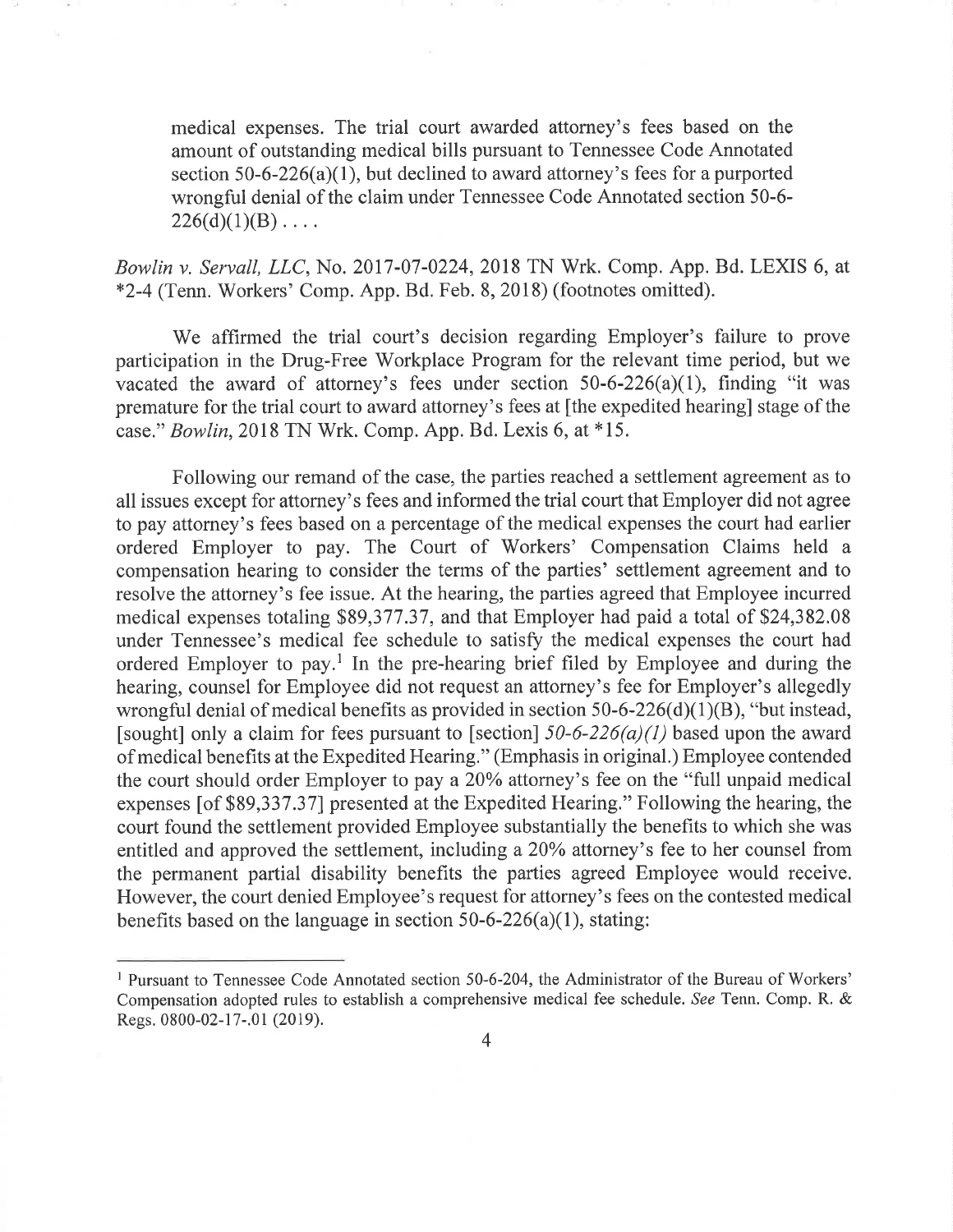Though [Employer] paid the medical bills only after a Court order, and her attorney is entitled to a fee for obtaining that recovery, the Court cannot compel [Employer] to pay the fee. Under section 50-6-226(a), any fees on contested medicals must be paid by the party employing the attorney out of her recovery.

Employee has appealed.

## Standard of Review

The standard we apply in reviewing a trial court's decision presumes that the court's factual findings are correct unless the preponderance of the evidence is otherwise. See Tenn. Code Ann. § 50-6-239(c)(7) (2019). The interpretation and application of statutes and regulations are questions of law that are reviewed de novo with no presumption of correctness afforded the trial court's conclusions. See Mansell v. Bridgestone Firestone N. Am. Tire, LLC, 417 S.W.3d 393, 399 (Tenn. 2013). We are also mindful of our obligation to construe the workers' compensation statutes "fairly, impartially, and in accordance with basic principles of statutory construction" and in a way that does not favor either the employee or the employer. Tenn. Code Ann. § 50-6-116 (2019).

#### Analysis

Employee raises a single issue on appeal, stated in her brief as "whether the trial court erred in failing to order Employer to pay Employee's . . . attorney's fees based on the unpaid medical expenses of \$89,377.37 ordered to be paid per the Expedited Hearing Order." Here, as in the trial court, Employee contends Employer should pay attorney's fees "in accordance with [section]  $50-6-226(a)(1)$ ," which provides as follows:

The fees of attorneys for services to employees under this chapter, shall be subject to the approval of the workers' compensation judge before which the matter is pending, as appropriate; provided, that no attorney's fees to be charged employees shall be in excess of twenty percent (20%) of the amount of the recovery or award to be paid by the party employing the attorney.

Initially, we return to the 2017 expedited hearing to provide additional context to the current appeal. In the 2017 expedited hearing, Employee sought medical and temporary disability benefits as well as attorney's fees for Employer's alleged wrongful denial of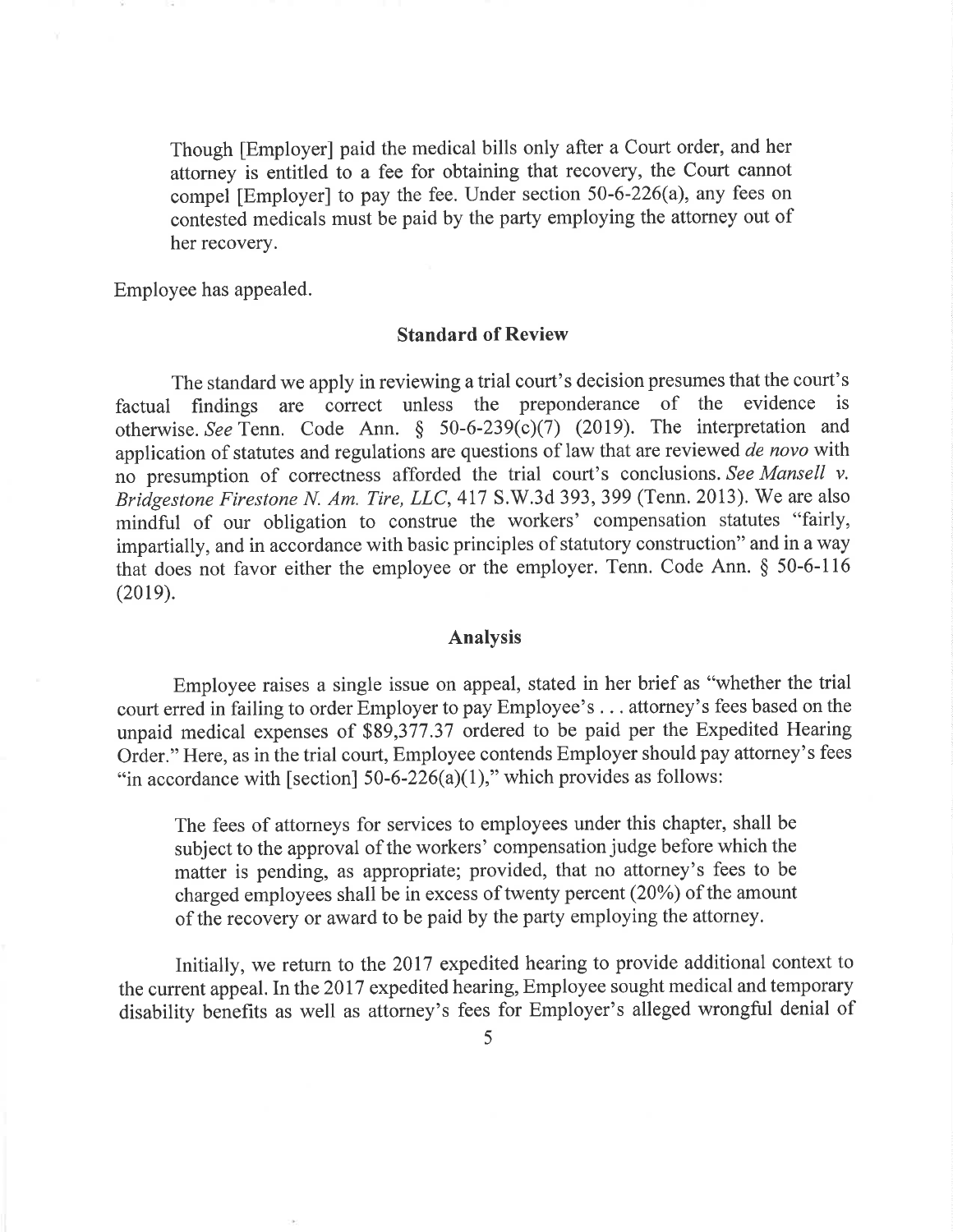Employee's claim pursuant to section  $50-6-226(d)(1)(B)$ . The trial court denied Employee's request for attorney's fees under section  $50-6-226(d)(1)(B)$ , stating that the statute "allows [attorney's fees] when an attorney pursues <sup>a</sup>'wrongfully' denied claim." Citing our decision in Andrews v. Yates Services, LLC, No. 2016-05-0854, 2017 TN Wrk. Comp. App. Bd. LEXIS 35, at \*7-8 (Tenn. Workers' Comp. App. Bd. May 23, 2017), the Court of Workers' Compensation Claims concluded there was "no reason to deviate from [the Andrews] standard at this interlocutory stage but reserve[d] consideration of any further application until after final resolution of the case." (Emphasis added.) However, in the September 2017 expedited hearing order, the court ordered Employer to pay certain bills Employee incurred for treatment of her work injury, adding that "[Employee's] counsel is entitled to a twenty percent attorney['s] fee on the award of medical benefits under Tennessee Code Annotated section 50-6-226(a)(1)." The order did not address who would be responsible for paying the attorney's fees authorized by section 50-6-226(a)(1).

Employer appealed the 2017 decision and, in its brief, asserted the trial court erred "when it ordered [Employer] to pay [Employee's] counsel an attorney fee based [on] unpaid medical bills because the issue was not ripe at the interlocutory stage." (Emphasis added.) Notwithstanding that the trial court did not order Employer to pay the attorney's fee but awarded Employee's counsel a twenty percent fee in accordance with section 50-  $6-226(a)(1)$ , Employer argued the court erred in prematurely awarding an attorney's fee. We vacated the attorney's fee award, concluding "it was premature for the trial court to award attorney's fees at this stage of the case."

Following our remand of the case, Employee filed a motion to enforce payment of the medical benefits previously ordered by the trial court, requesting additionally that the court award attorney's fees pursuant to section 50-6-226(d)(1)(A) for Employer's alleged failure to provide the medical benefits the court had previously ordered in the expedited hearing.<sup>2</sup> The trial court granted Employee's motion and ordered Employer to "pay attorney's fees to [Employee's] counsel, under Tennessee Code Annotated section 50-6-  $226(d)(1)(A)$  in the amount of \$750." At a subsequent status hearing, the parties informed the court they had settled the case but had a dispute as to the payment of attorney's fees. In an order setting a compensation hearing, the trial court stated that "an issue remained regarding attorney's fees for recovery of contested medical bills." The court's order noted that the court "awarded [Employee's] counsel a twenty percent attorney's fee on the

<sup>&</sup>lt;sup>2</sup> Tennessee Code Annotated section 50-6-226(d)(1)(A) authorizes the Court of Workers' Compensation Claims to award reasonable attorney's fees when an employer "[flails to furnish appropriate medical, surgical, and dental treatment or care . . . to an employee provided for in a settlement, expedited hearing order, compensation hearing order, or judgment . . . ."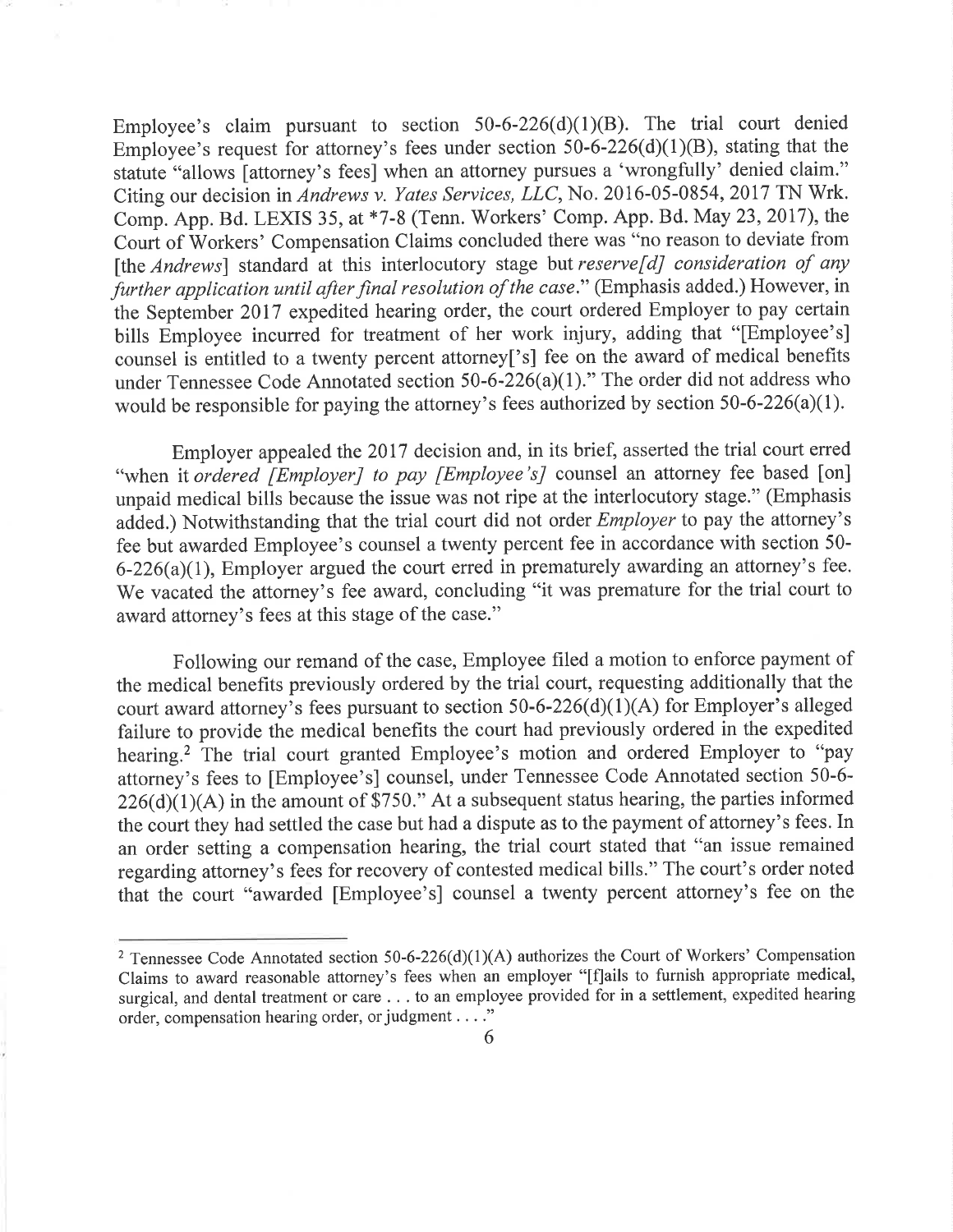contested medical bills, but the Appeals Board vacated the award on grounds that an award of fees was inappropriate at the interlocutory stage of the case."

As noted above, the parties agreed on the amount of medical expenses Employee incurred and agreed on the amount Employer paid under the medical fee schedule to satisfy the medical expenses the court ordered Employer to pay. We emphasize that, in the compensation hearing, Employee did not request attorney's fees for Employer's alleged wrongful denial of Employee's claim. Rather, Employee's request for attorney's fees was limited to fees recoverable pursuant to section 50-6-226(a)(1) and based upon the award of medical benefits included in the 2017 expedited hearing order.

Employee contended in the compensation hearing that Employer should pay a 20% attorney's fee on the "full unpaid medical expenses [of \$89,337.37] presented at the Expedited Hearing." The trial court concluded that the parties' settlement agreement provided Employee substantially the benefits to which she was entitled, and the court approved the settlement, including a 20% attorney's fee for Employee's counsel based on the permanent partial disability benefits the parties agreed Employee would receive. However, the court declined to order Employer to pay attorney's fees on the medical benefits previously recovered by Employee based on the statutory language of section 50-  $6-226(a)(1)$ , which, as previously quoted, states that "no attorney's fees to be charged employees shall be in excess of twenty percent (20%) of the amount of the recovery or award to be paid by the party employing the attorney."

In her brief, Employee correctly notes that the Tennessee Supreme Court long ago held that contested medical expenses are part of the "recovery or award" upon which attorney's fees may be awarded. See Langford v. Liberty Mutual Ins. Co., 854 S.W.2d 100, 102 (Tenn. 1993). Although the 2013 Workers' Compensation Reform Act modified section  $50-6-226(a)$ , the changes did not vitiate or impair the precedent Langford established. The determinative issue in this appeal is whether the Court of Workers' Compensation Claims may order an employer to pay attorney's fees on contested medical expenses recovered by or awarded to an employee pursuant to section  $50-6-226(a)(1).<sup>3</sup>$ 

<sup>&</sup>lt;sup>3</sup> Were we to answer this question affirmatively, we would have to address whether the trial court erred in failing to order Employer to pay attorney's fees under the circumstances presented and, if so, whether the attorney's fees are based on the amount of the expenses charged by the providers or the amounts paid by Employer under the fee schedule. Our conclusion that section 50-6-226(a)(1) does not authorize the Court of Workers' Compensation Claims to order an employer to pay attorney's fees on disputed medical expenses pretermits these issues.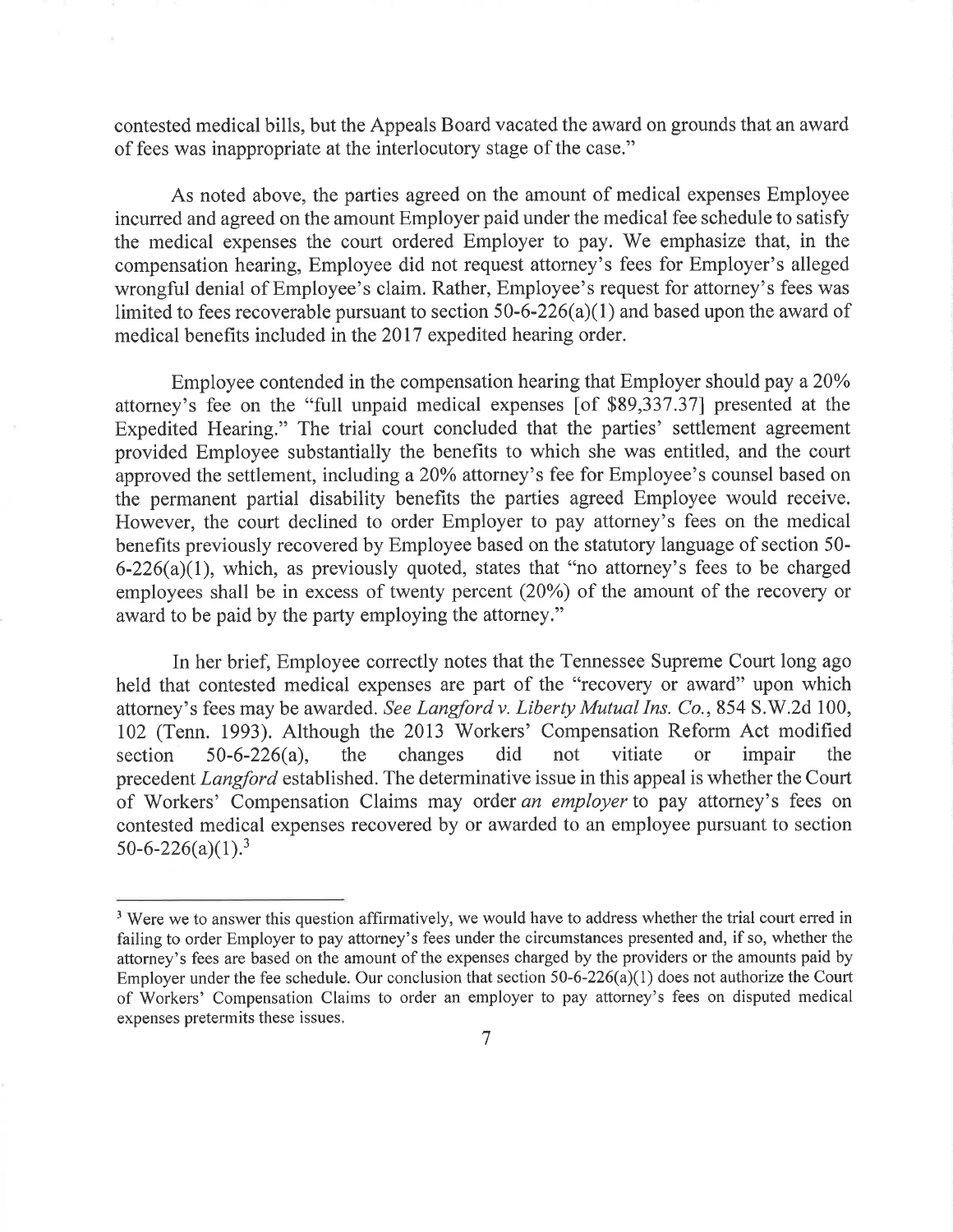Employee asserts that "case law supports Employer's liability" to pay attorney's fees recovered or awarded pursuant to section 50-6-226(a)(1). After analyzing several cases addressing the issue, Employee asserts the instant case is most similar to Reatherford v. Lincoln Brass Works, No. 01S01-9707-CV-00145, 1998 Tenn. LEXIS 33 (Tenn. Workers' Comp. Panel Jan. 26, 1998) and Moore v. Town of Collierville, 124 S.W.3d <sup>93</sup> (Tenn. 2004). Employee contends these cases support her assertion that "Employer is liable to pay Employee's counsel the attorney's fee on the contested medical bills" that Employee recovered. Our review of the case law does not support Employee's position.

As noted above, in 1993 the Tennessee Supreme Court, in a case of first impression, held that medical expenses awarded by a trial court are part of the "recovery or award" under section 50-6-226(a) and are, therefore, subject to attorney's fees. In Langford, the employer denied the employee's claim, and, after a trial, the court found the claim to be compensable and awarded benefits, including \$17,939.51 in medical expenses the employee had incurred. The trial court ordered the employer to pay the medical expenses directly to the employee who, in turn, was responsible for paying the medical providers. The trial court's order also provided that an attorney's fee in the amount of 20% was proper "upon 'the total recovery herein." Langford, 854 S.W.2d at 100. A dispute arose thereafter as to whether attorney's fees were assessable against the funds held for payment to the medical providers, and the trial court resolved the dispute by holding the medical expenses were not subject to attorney's fees. The Supreme Court reversed, concluding that "contested medical expenses are a part of the 'recovery or award' specified in [section] 50- 6-226(a) on which attorneys' fees may be assessed." Id. at 102. The Court stated that "attorneys' fees in the amount of 20 percent shall be awarded out of the medical expenses recovered in the judgment in the amount of \$17,939.51." Id. (emphasis added). The defendant employer had been dismissed from the appeal and did not take a position in the appeal.

The Supreme Court addressed section 50-6-226(a) again three years later in Wilkes v. The Resource Authority of Sumner County, 932 S.W.2d 458 (Tenn. 1996), where the employee's recovery or award included the expenses of reconstructive surgery. An issue arose "concerning the propriety of awarding attorney's fees against medical expenses associated with the reconstructive surgery," and the trial court refused to award attorney's fees assessed against the medical expenses. However, the precise issue in the instant case was not presented in Wilkes. The issue there was whether the employee's attorney was entitled to an award of fees from the expenses related to the reconstructive surgery. The issue did not concern whether the employer could or would be responsible for such fees. The Supreme Court held the employee's attorney was entitled to an award of fees from the expenses related to the surgery and noted "the practical impact of this holding is that the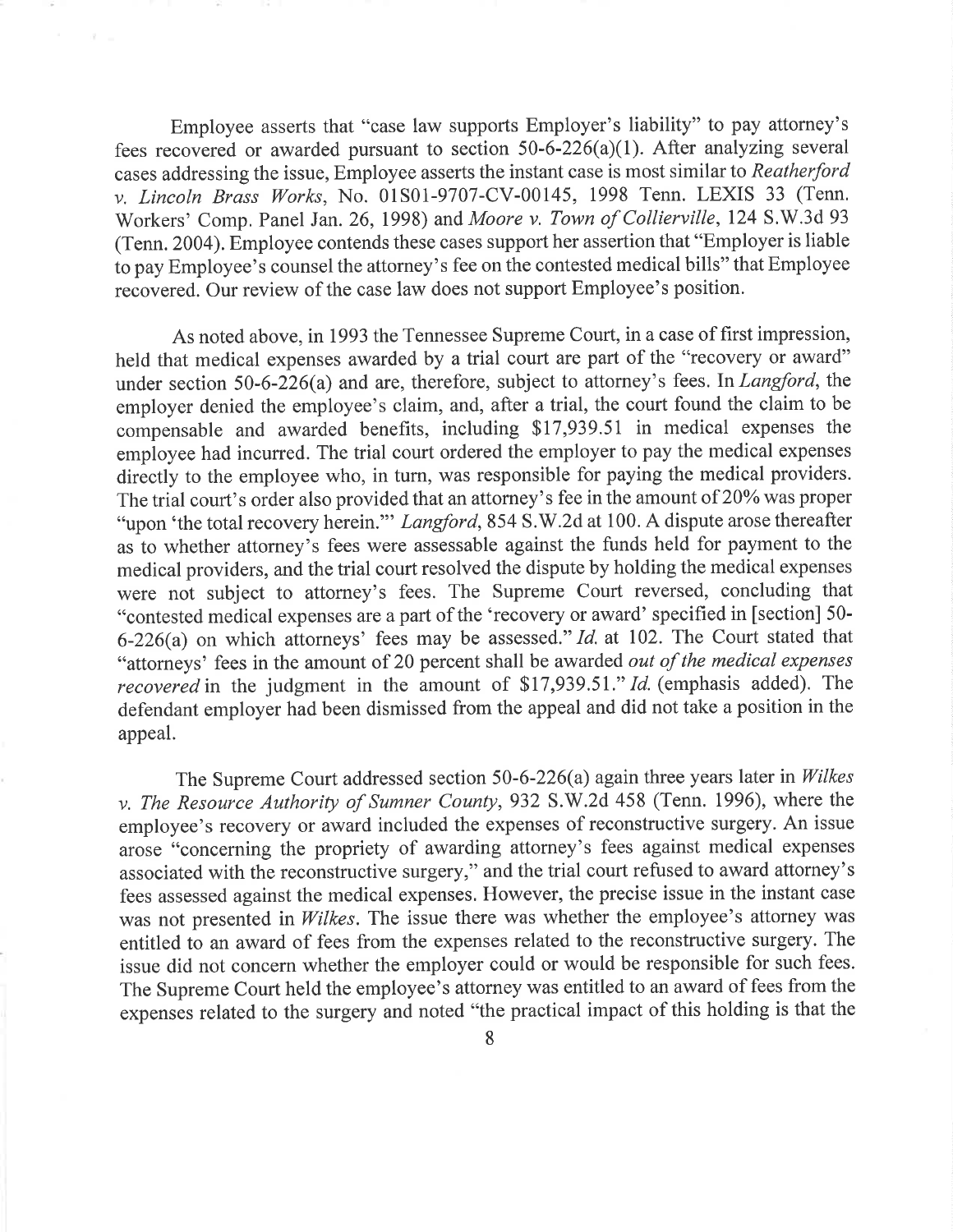employee will not receive one hundred percent of the cost of the surgery." The Court stated that "[a]lthough this result is not attractive, we are not at liberty to rewrite Tennessee Code Annotated Section 50-6-226(a) to provide for attorney's fees in addition to the 'amount of the recovery or award.' Such a change would require legislative action." Id. at 464. In the twenty-four years since Wilkes was decided, the legislature has not rewritten the statute to provide for a different result.

In Reatherford, cited by Employee as being "more akin" to the case presently before us, the employee's recovery included "all medical expenses," which was comprised of \$11,438 for treatment provided by the Veterans' Administration ("VA"). Following an appeal in which the Supreme Court affirmed the trial court's judgment, the employee filed a motion in the trial court in which the employee sought "judicial coercion" of the employer to pay the benefits that were awarded, including interest. Reatherford, 1998 Tenn. LEXIS 33, at \*2. The employer responded by stating that the interest had been paid and that, with respect to the medical expenses, it had received a letter from the VA prior to trial asserting <sup>a</sup>subrogation interest of \$11,438 and requesting payment for its interest. Further, the employer's response stated that, after the case was concluded, the VA agreed to accept \$7,625 in settlement of its claim for medical expenses. Id. Against that background, the trial court ruled that the VA had a subrogation interest in the amount of \$11,438 for the medical treatment it provided, and the court awarded the employee's attorney a twenty percent fee for representing the VA's interest "with such payment to be made by the [employer]." Id. at  $*3$ . The employer appealed, questioning the award of attorney's fees. The Supreme Court Special Workers' Compensation Appeals Panel affirmed the trial court's order, noting that the initial judgment directed the employer to pay "'all medical expenses,' as contrasted to specific amounts to named providers." Id. at \*4. The Panel affirmed the trial court's order that the employer pay an attorney's fee based on the employee's attorney's representation of the  $V\overrightarrow{A}$ 's subrogation interest, stating "[w]e know of no authority, and none has been cited to us, for the proposition that under the circumstances of this case the [employer] should be allowed to defeat the attorney fee in the manner fashioned." Id. at \*5. The critical distinction in Reatherford is that the employer was ordered to pay an attorney's fee based on an attorney's representation of <sup>a</sup> third party in the recovery of its subrogation lien and not based on the attorney's representation of the employee. The facts, procedure, and issue regarding the claim for attorney's fees in Reatherford differ significantly from the instant case, and the Panel's holding does not support the assertion that section 50-6-226(a)(1) authorizes the Court of Workers' Compensation Claims to order an employer to pay attorney's fees on the amount of disputed medical expenses that an employee recovers.

9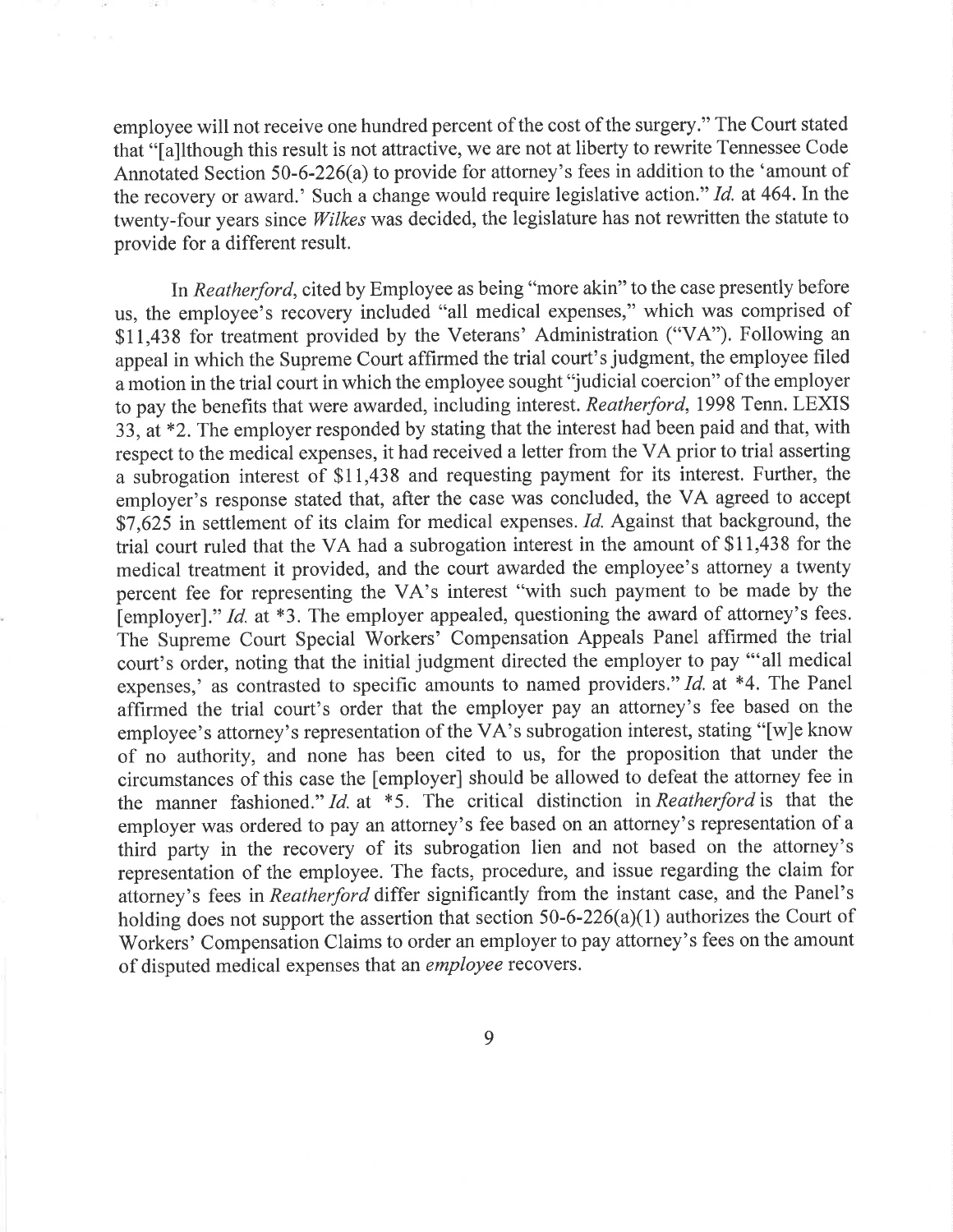Finally, in Moore, also relied on by Employee, the issue presented to the Supreme Court was "whether an employer is liable to a health insurer who paid medical expenses incurred by an employee as a result of a work-related injury but did not intervene in the workers' compensation suit to seek reimbursement." Moore, 124 S.W.3d at 97. The Supreme Court did not address section 50-6-226(a) in Moore but, instead, focused on an employer's liability for unauthorized medical expenses paid by a third-party insurer and whether that insurer must intervene in the workers' compensation case to secure reimbursement from the employer. The Moore Court concluded that an employer "is liable for all medical expenses deemed reasonable and necessary as a result of the workplace injury and shall be required to reimburse the employee's health insurer who has paid those expenses without the necessity of the insurer intervening in the workers' compensation claim." Id. at 100. The Court remanded the case to the trial court to determine whether and to what extent the employee's health insurer paid medical expenses that were reasonable, necessary, and on account of the work-related injuries. In addition, the Court stated that "[t]he employee's attorney shall be entitled to the statutory attorney's fee based on these additional recovered medical expenses." Id. However, the Court did not address whether the employer was responsible for paying the statutory attorney's fees or whether such fees would be deducted from the amounts recovered. Thus, Moore is clearly distinguishable from the instant case and, like Reatherford and Wilkes, does not support the assertion that section 50-6-226(a)(1) authorizes the Court of Workers' Compensation Claims to order an employer to pay attorney's fees on contested medical expenses that are recovered or awarded to an employee.

In summary, case law has clearly established precedent for awarding attorney's fees on medical expenses recovered or awarded to an employee. However, Employee has not cited, nor have we located, a case holding that an employer may be liable for the attorney's fees authorized in section  $50-6-226(a)(1)$ . Moreover, a plain reading of section  $50-6 226(a)(1)$  indicates that the attorney's fees are to be "paid by the party employing the attorney." Tenn. Code Ann. § 50-6-226(a)(1). This language has been part of the workers' compensation law since its 1919 inception. See Acts 1919, ch. 123, § 33.

## Conclusion

We affirm and certify as final the trial court's July 16, 2020 order approving the settlement of Employee's claim and denying Employee's request for attorney's fees on the contested medical benefits. Costs on appeal are taxed to Employee.